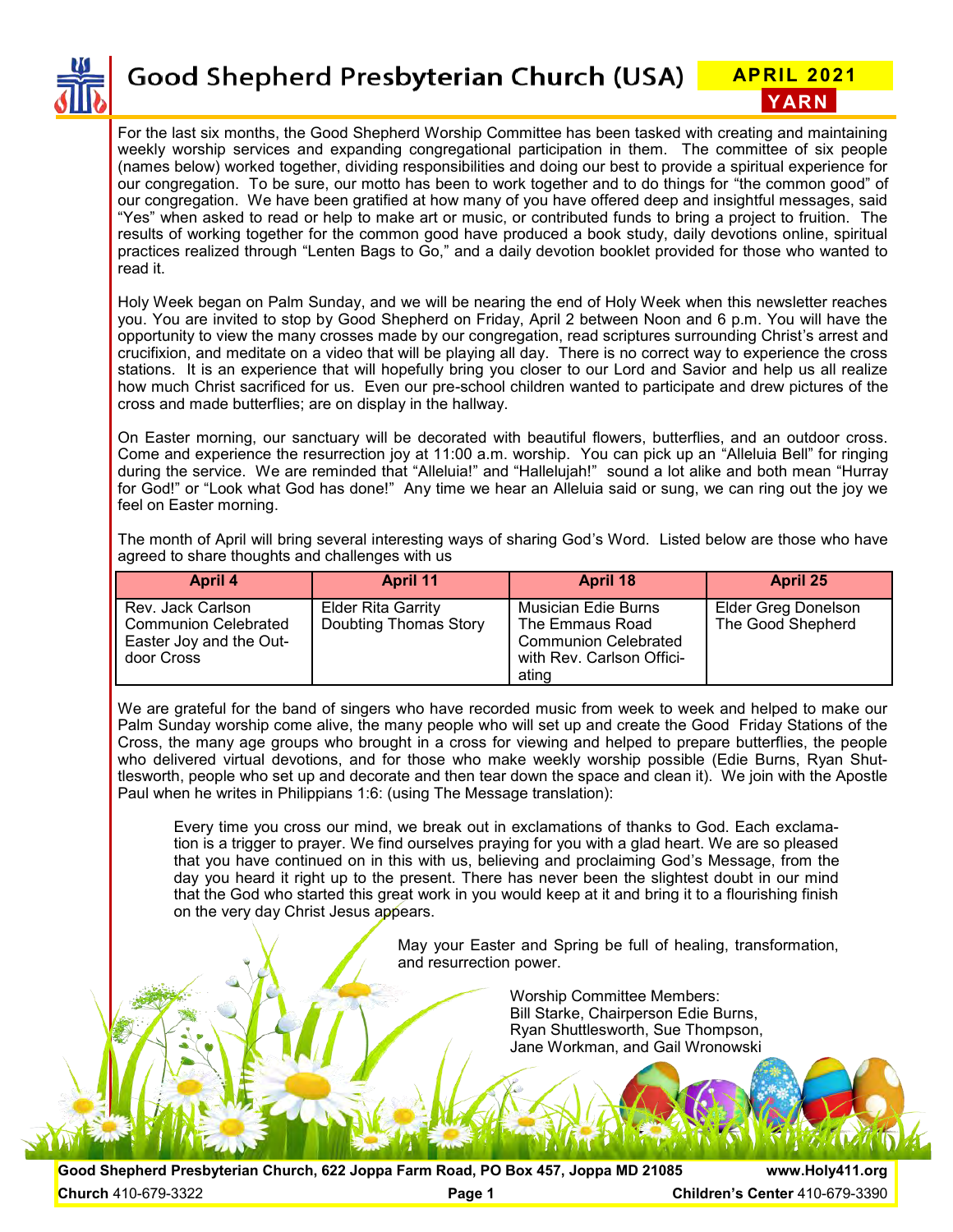



So many of you have stepped up during the Pandemic to contribute your talents to the continued functioning of our church.

You have been preachers, Sunday service leaders, scripture and devotion readers, liturgical researchers, Deacons, Elders, committee chairmen and members, music leaders, organ and piano players, singers, sanctuary decorators, gardeners, financial givers, and the list goes on and on. You have supported our missions with your donations and time.

As we look to our Easter activities, we thank each of you who have contributed to the collection of crosses and butterflies which will become a part of our Easter Programs.

To each of our women, **"thank you"** for sharing your Christian love with each of us during this difficult time.



## **Spring Activities:**

The Women's Association Board held a ZOOM Board meeting on March 18, 2021.

#### **A tentative schedule for upcoming gatherings includes:**

**1. Thursday, April 22 10:00 AM:**

 Circle Bible Study Lesson 8 – **Words of Love – Speak Truthfully** (This is a continuation of our last Bible Study on the 10 Commandments entitled, **"Love Carved in Stone".)**



**2. Thursday, May 13 10:00 AM:**

 Circle Bible Study Lesson 9 – **Words of Love – Don't Fixate on What You Don't Have**

**3. Thursday, May 27 10:00 AM: Card Making Workshop**

**4. Thursday , June 10 4:30 – 7:00PM: Picnic** (at Mariner Point Park?)



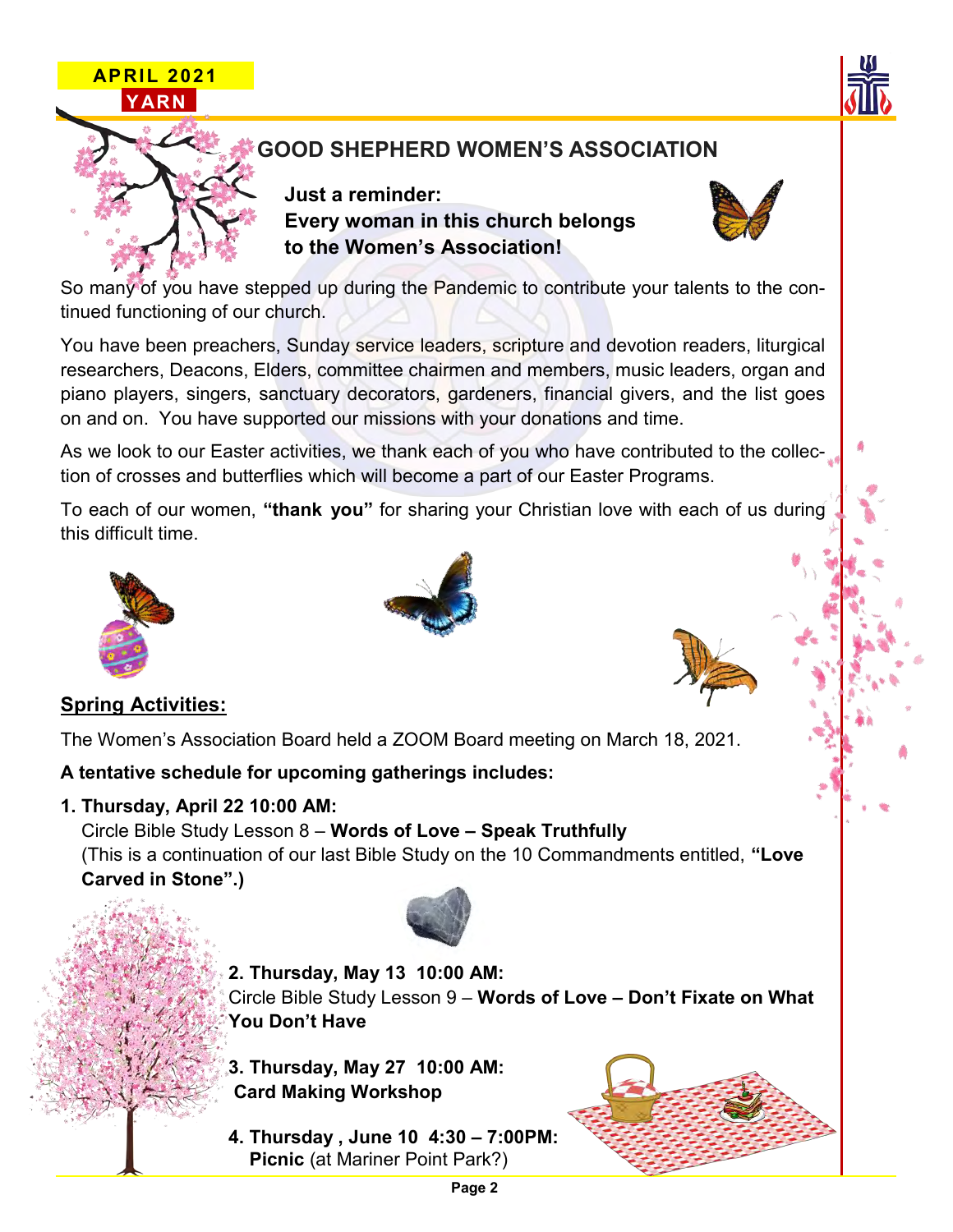

**OPENINGS -** The GS Children's Center has openings for school-age children! If you or someone you know has children that could benefit from an engaging and exciting children's program please contact **Janelle Schmidt at either 410-679-3390 or CCDirector@holy411.org**







**AMAZON -** Our Children's Center has created a "Wish List" on Amazon! There are many items listed which would be used to enrich our programs and classrooms. If you were interested in supporting this mission, please take a look and donate!

**https://www.amazon.com/hz/wishlist/ls/3J629P9WF5L1J? ref\_=wl\_share**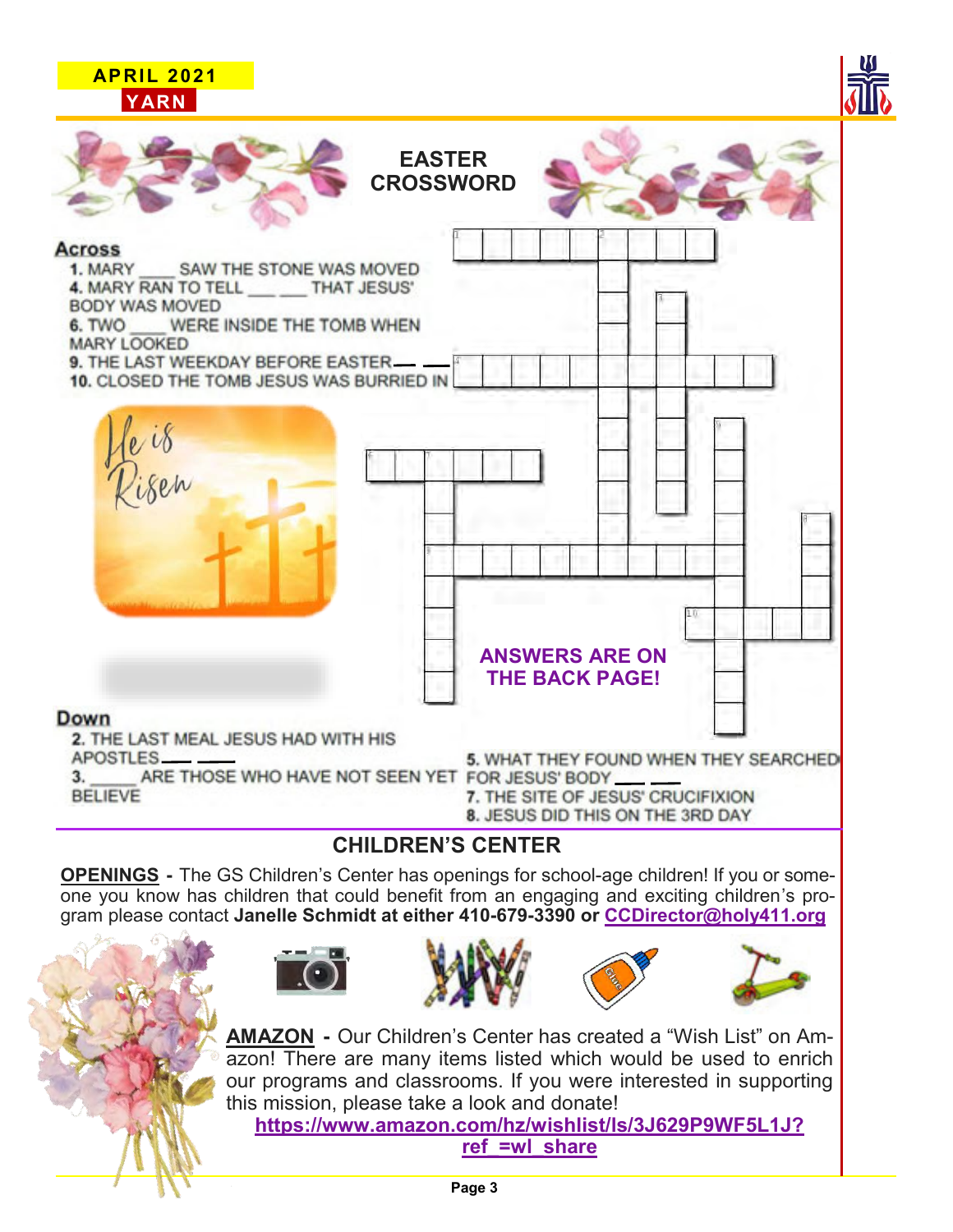### **APRIL 2021 YARN**



#### **Spread the word, Soccer Shots is back at Good Shepherd this Spring!**

This year we will have an 8-Week Season with 8 Sessions

Every Friday @ 4:00 pm spanning April 9th to May 28th

This season is open for ages 2-5 years old.

Soccer Shots registration is \$140 per Child (+\$35 annual enrollment fee)

Here is a link to their website:

**https://baltimore.soccershots.com/search?rid=232&loc=163**

## **A FEW REMINDERS FROM CLAY**

**#1**. **YARN DEADLINE** - For articles is the 3rd Wednesday of EVERY month.

**#2. REDNERS TAPES** - thanks for sending them in but "someone" is sending their's in and cutting off the top rendering the tape useless...bummer...the **ENTIRE** tape must be sent in...the heading at the top and the "THANK YOU" at the bottom...keep sending in your tapes...please note there is no personal info anywhere on the tape...you're not going to be hacked!

**#3. STIMULUS CHECK OFFERING** - Another round of STIMULUS Checks is on the way and it would be greatly appreciated if you would think about "tithing" an amount from your STIMU-LUS check.

The church income from the Day Care Center is down and the Sunday Offerings are down but the BGE bill is still the same, salaries are still the same, the water bill is still the same, the phone bill is still the same, garbage pick up bill is still the same. Anything above and beyond your normal offering would be greatly appreciated.

Thank you and God Bless You!

## **THREE RING BINDERS ANYONE?**

Schools are opening back up, for some supplies might be hard to find, let alone afford. Or maybe you have stacks of papers that you have been meaning to file away?

In the church office, I have two large boxes of 3-5 inch, three-ring binders. They were previously used in a tax office, but look nearly new. We have so many that were donated! Our parents and teachers have claimed some, and I have driven several boxes to local Outreach's, other churches, and have delivered to a few schools, but we still have SO MANY!

If you, a business, or anyone you know could use these larger binders, please stop by and claim a few! **Whatever is not claimed will be thrown away by the end of April.**

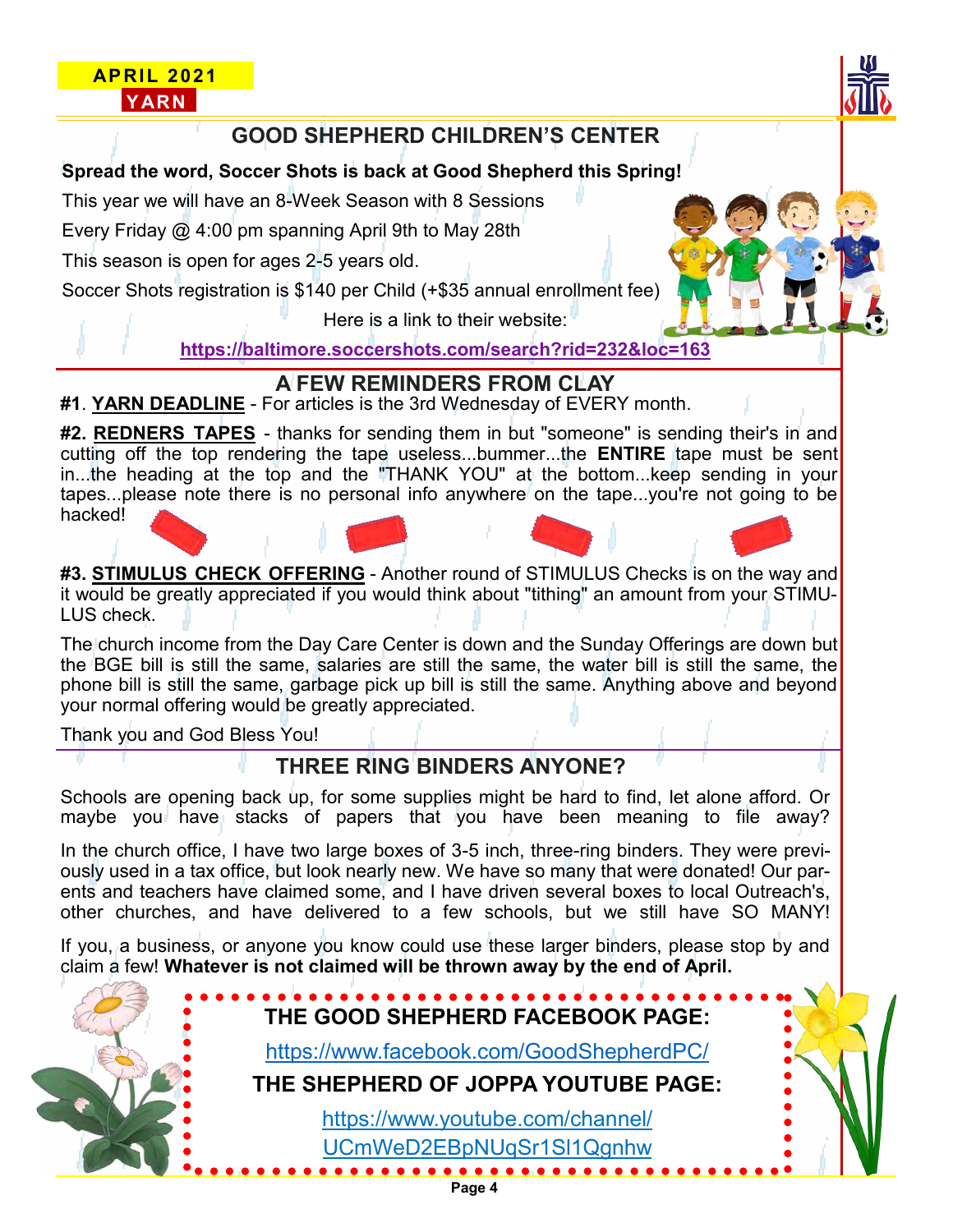





# BOOKED FOR ADVENTURE!  $\overline{\phantom{a}}$ HAVE A STORYBOOK SUMMER @ GSCC

Join us at Good Shepherd Children's Center, Joppa for a fun-filled summer program complete with adventure and excitement as we explore a variety of authors and books throughout the summer!

**Choose your weeks from June 21st through September 2nd and email Janelle Schmidt, Children's Center Director, for more information or to sign up!**

# **410-679-3390 CCDirector@holy411.org**

**Weekly Rates and Options:**

**6am-6pm \$310 Infant/Toddler/Twos \$230 Threes/Fours/School Age**

**8am-4pm \$260 Infant/Toddler/Twos \$170 Threes/Fours/School Age**

**\$40: 6am-8am weekly add on \$40: 4pm-6pm weekly add on** 

# **Summer Dates per Week:**

**June 21 - 25 June 28 - July 2 July 6\* - 9 July 12 - 16 July 19 - 23 July 26 - 30**

**August 2 - 6 August 9 - 13 August 16 - 20 August 23 - 27 August 30 - Sep. 2\***



**\*Short weeks due to July holiday, and back to school reset**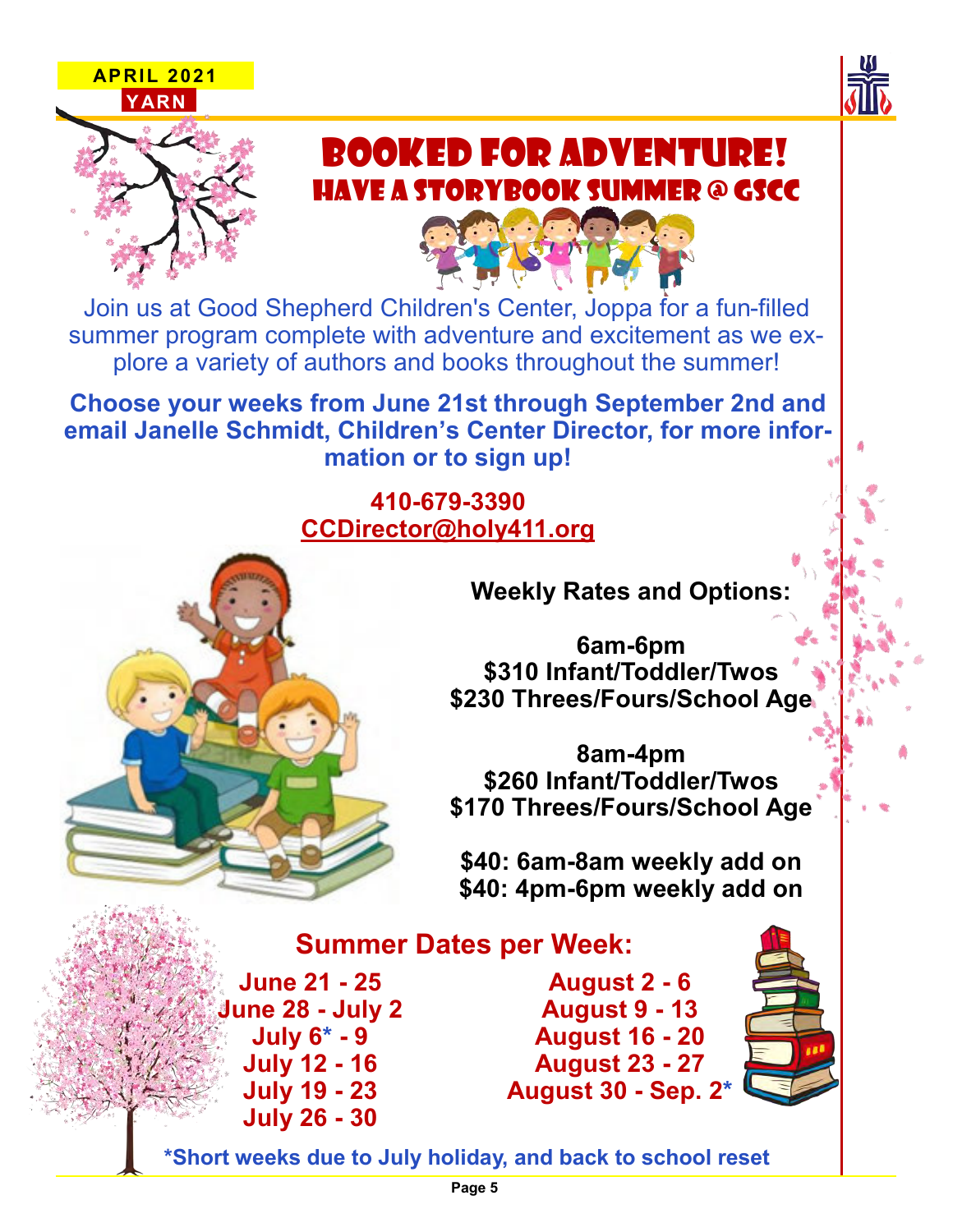#### **APRIL 2021 YARN**





### **EASTER FLOWERS**

Thank you to the following people who donated Easter Flowers to

decorate our sanctuary this Lenten season. Their names and special dedications are listed below.

Please pick up your Easter Flowers on Sunday, April 4 (following the service) or by Saturday, April 10.

#### **IN MEMORY**

Jim and Jeanette Petnic **In Memory of:** Parents

Christene & Michael Bohns **In Memory of:** John Bohns, Lawrence & Audrey Creed

Gail Wronowski **– In Memory of: Keith Brown Sr, Cecil & Flora Martin,** Fred & Evelyn Wronowski

Ann Bornstein, Brittany Frey, & Arianna Walker **In Memory of**: Murray & Marian McKaig- (Parents & Great Grandparents) James & Joan Hyde- (Brother & Sister-in-law, Uncle & Aunt)

Kathy Young **In Memory of:** Andy Young

#### Bill Starke

**In Memory of:** Thomas & Onner Starke Rev. & Mrs. Josiah Brockington James Starke

Clay & Vicki Maas **In Memory of:** Parents & Siblings

Christene & Michael Bohns **In Honor of:** "Our Children & Grand/Children" "Our Lord & Savior"

Mary Kaye Kent **In Honor of:** GSPC Worship Committee Rev. Jack & Lynn Carlson

Bill Starke **In Honor of:** Ms. Winifred Miller Edith Burns **In Memory of:** Edith & Bernard Grabowski E.F. Maddox Past & Present Choir Members & Directors

Cindy PreVatte **In Memory of:** Joila Peterson, Joel & Art Kling

Robert & Delores Barr **In Memory of:** Our Parents – Roy & Dorothy McDonald, Bob & Ester Barr

Ellie Pfoutz **In Memory of:** Warren Pfoutz

Norma Webster **In Memory of:** All those lost to COVID-19

Anita Barrett **In Memory of:** Jesse Barrett, Otis & Louise Jackson

#### **IN HONOR**

Fese Elonge **In Honor of:** Good Shepherd Presbterian Church

Edith Burns **In Honor of:** Mr. & Mrs. Charles Tenney Farrell Maddox Wilda Maddox Past & Present Choir Members & Directors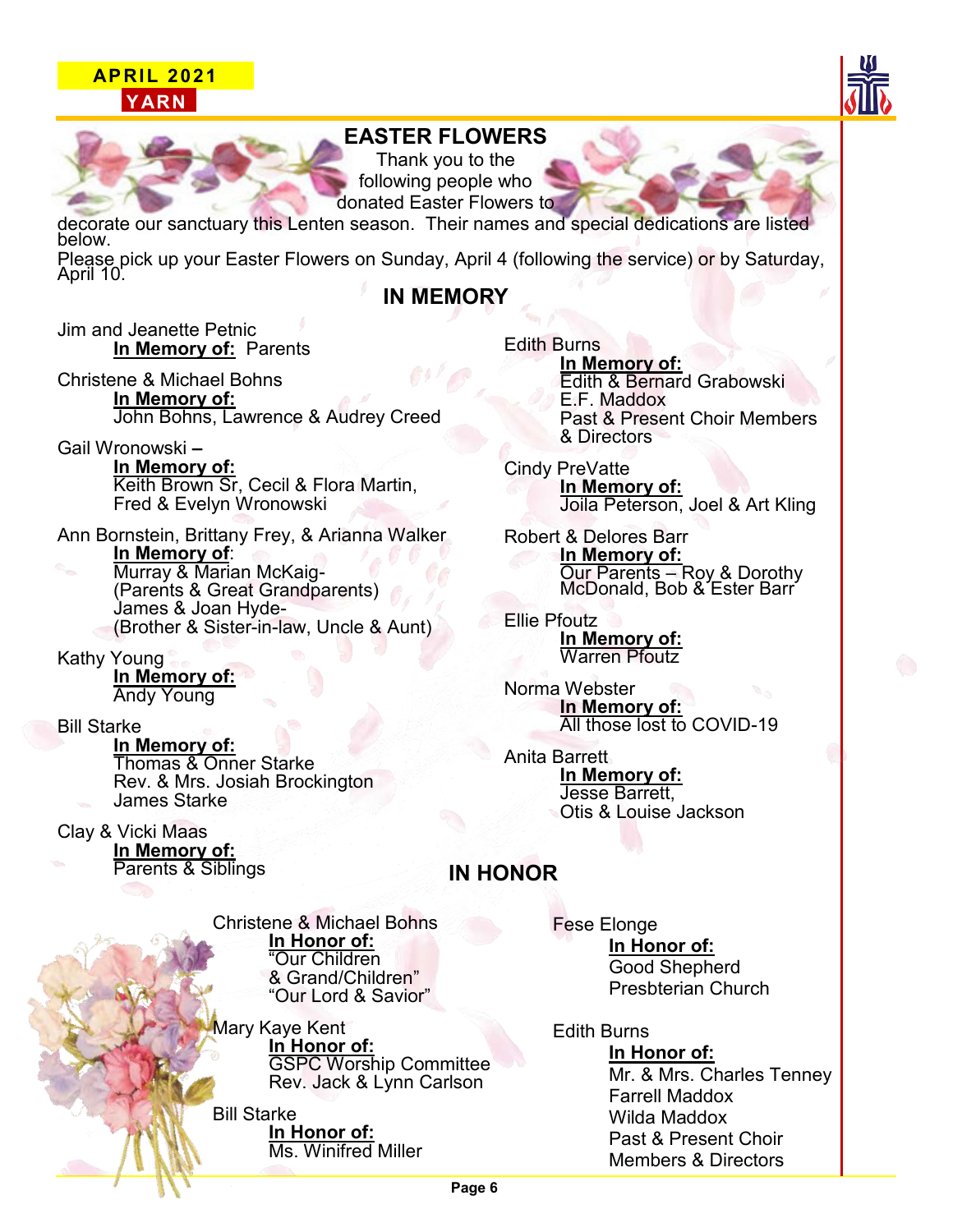#### **APRIL 2021 YARN**



Should you not be able to attend the in-person services at Good Shepherd, our Susquehanna Parish is offering the attached Maundy Thursday service. The Worship Committee



**Ecumenical Maundy Thursday Worship** Via ZOOM

**Click Here for Worship at 7:00 p.m.** 

# 7:00 p.m., April 1, 2021

Have Your Own Communion Elements Ready at Home.

Led by Rev. Dr. Stephen R. Melton Susquehanna Parish of the Presbytery of Baltimore

and

Rev. Lynne Humphries-Russ Susquehanna Charge of the United Methodist Church

Lay Speakers:

Cliff Giles, Grove Presbyterian Church

Pat Markum, Fallston Presbyterian Church

Copy and Paste this Zoom link into your web browser: https://usozweb.zoom.us/j/89493830494?pwd=SXBoWjhhNGNNYWhsZDdTQnp5aWo3UTo9<br>Meeting ID: 894 9383 0494<br>Passcode: 871555 Or, phone in: 13017158592



# **YOU'VE REACHED THE LAST PAGE!**

I hope you enjoyed April's edition of the YARN! There is absolutely nothing on the back of this page, so it would just be a waste of time on **April Fool's** day turning this over to check :)

What's that? You didn't see the Prayer Requests, Crossword Answers, or Birthday's yet...well, they wouldn't be on the back of this page, so you must have missed them if you've read this far!

## **!!!HAPPY APRIL FOOL'S DAY!!!**